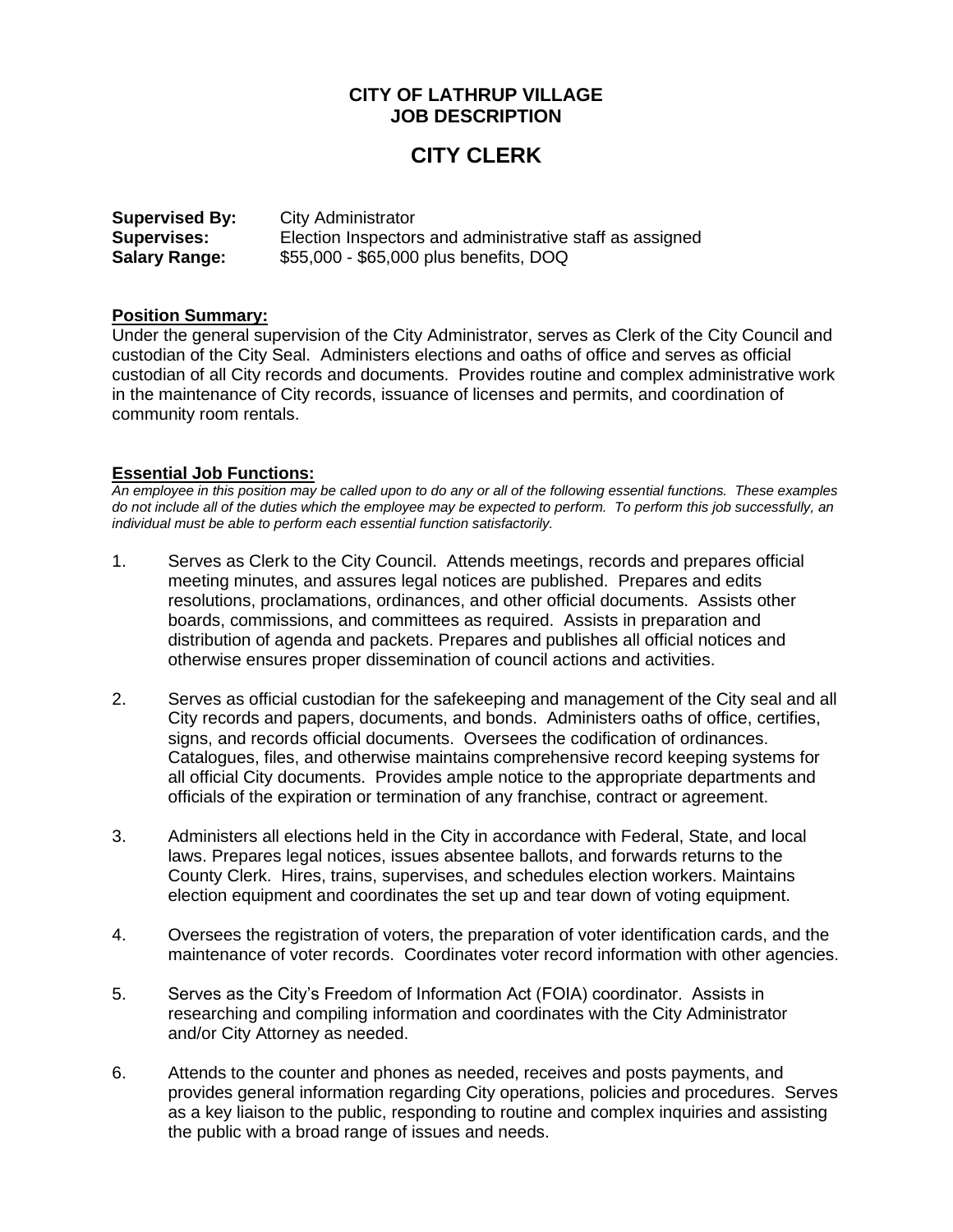- 7. Oversees and participates in the issuance of various licenses, permits, and applications. Coordinates process with appropriate departments, collects related fees, and maintains related files. Prepares license and permit activity reports as requested.
- 8. Prepares and administers the annual Community Development Block Grant (CDBG). Administers grant program, prepares the annual application, publishes public hearing notices, attends related seminars, and completes related reporting requirements. Assists in the administration of other City grants as needed.
- 9. Administers a variety of liability insurance claims with third-party insurance carrier. Collects related information, files necessary reports, and maintains related files.
- 10. Prepares regular status and special reports as requested by the City Administrator or City Council, and as required by other entities. Completes special projects and makes presentations as requested.
- 11. Prepares communication materials for the city including bi-annual "Your Town" newsletter, weekly City e-Newsletter, and other community publications. Manages and monitors city social media accounts, and maintains the City website.
- 12. Maintains inventory of office supplies and places restocking orders according to established purchasing procedures.
- 13. Attends meetings, conducts research, prepares reports, and completes special projects as assigned.
- 14. Keeps abreast of new administrative techniques and current issues through continued education and professional growth. Attends conferences, workshops and seminars.
- 15. Performs other related work as required.

## **Required Knowledge, Skills, Abilities and Minimum Qualifications:**

*The requirements listed below are representative of the knowledge, skills, abilities and minimum qualifications necessary to perform the essential functions of the position. Reasonable accommodations may be made to enable individuals with disabilities to perform the job.*

- An associate's degree or equivalent in business administration, public administration, or related field is required.
- Two or more years of experience in a related setting, preferably in a local government setting.
- State of Michigan Vehicle Operator's License, a satisfactory driving records, and the ability to maintain one throughout employment.
- Certification as a Municipal Clerk.
- Certification as a Notary Public or the ability to become certified is required.
- Substantial knowledge of the City Charter, official City policies, rules of public meeting conduct, and the laws and ordinances governing elections, record keeping, and access